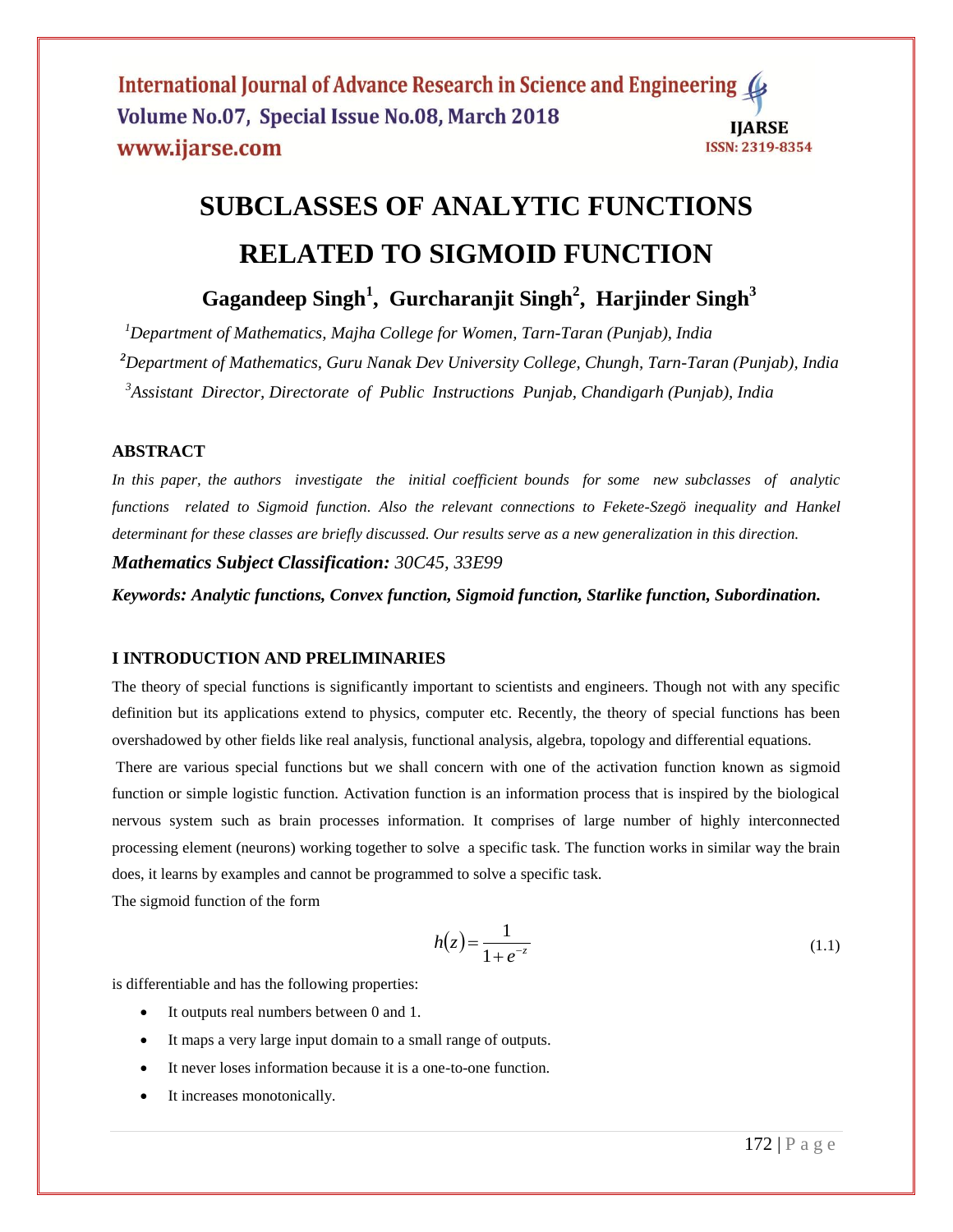#### International Journal of Advance Research in Science and Engineering Volume No.07, Special Issue No.08, March 2018 **IIARSE** www.ijarse.com **ISSN: 2319-8354**

The four properties above shows that sigmoid function is very useful in geometric function theory.

Let *A* denote the class of functions of the form

$$
f(z) = z + \sum_{n=2}^{\infty} a_n z^n,
$$
 (1.2)

which are analytic in the open unit disc  $E = \{z : |z| < 1\}$ .

Let *U* be the class of bounded functions

$$
w(z) = \sum_{n=1}^{\infty} c_n z^n,
$$
\n(1.3)

which are regular in the unit disc and satisfying the conditions

$$
w(0) = 0 \quad \text{and} \quad |w(z)| < 1 \text{ in } E.
$$

For functions  $f$  and  $g$  analytic in  $E$ , we say that  $f$  is subordinate to  $g$ , denoted by  $f \prec g$ , if there exists a Schwarz function  $w(z) \in U$ ,  $w(z)$  analytic in *E* with  $w(0) = 0$  and  $|w(z)| < 1$  in *E*, such that  $f(z) = g(w(z))$ . It follows from Schwarz lemma that  $f(z) \prec g(z)(z \in E) \Longrightarrow f(0) = g(0)$ and  $f(E) \subset g(E)$  (see detail in [1]).

Fekete and Szegö in 1933 gave the sharp bound for the functional  $|a_3 - \mu a_2^2|$  for the functions in the class *S* of univalent functions when  $\mu$  is real. The determination of the sharp bounds for the functional  $|a_3 - \mu a_2^2|$  is known as the Fekete-Szegö problem and this has been investigated by several authors for different subclasses of univalent functions.

In 1976, Noonan and Thomas [2] stated the *qth* Hankel determinant for  $q \ge 1$  and  $n \ge 1$  as

$$
H_q(n) = \begin{vmatrix} a_n & a_{n+1} & \dots & a_{n+q-1} \\ a_{n+1} & \dots & a_{n+q-1} \\ \dots & \dots & \dots & \dots \\ a_{n+q-1} & \dots & a_{n+q-2} \end{vmatrix}.
$$

 This determinant has also been considered by several authors. Easily, one can observe that the Fekete and Szegö functional is  $H_2(1)$ .

For  $q = 2$  and  $n = 2$ ,  $H_2(2)$ 3  $u_4$  $a_2(2) = \begin{vmatrix} a_2 & a_3 \\ a_3 & a_4 \end{vmatrix}$  $a<sub>2</sub>$  *a*  $H_2(2) = \begin{vmatrix} 1 & 0 \\ 0 & 1 \end{vmatrix}$  is the second Hankel determinant.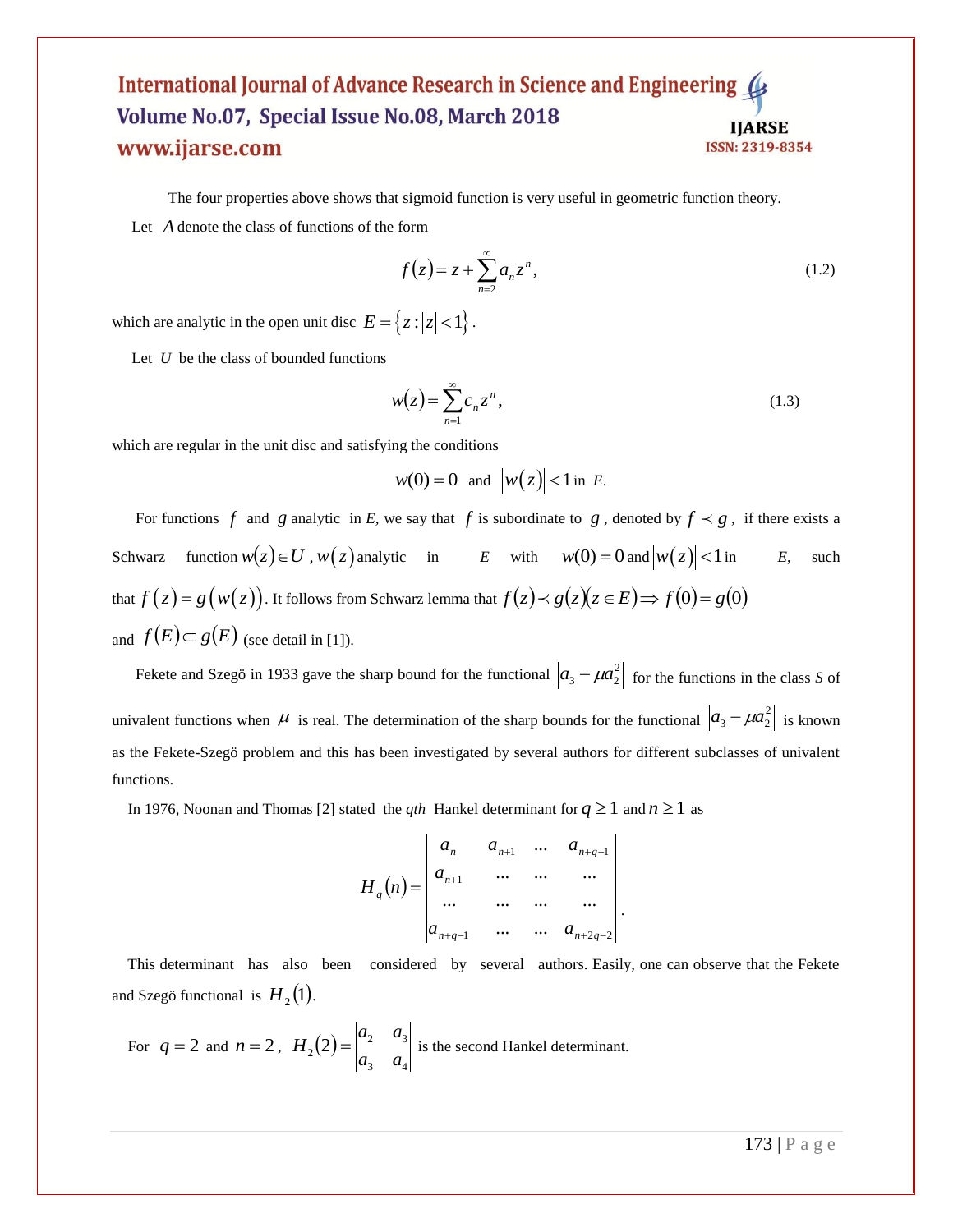#### International Journal of Advance Research in Science and Engineering Volume No.07, Special Issue No.08, March 2018 **IIARSE** www.ijarse.com **ISSN: 2319-8354**

A function  $f(z) \in A$  is said to be in the class  $f(z) \in H(\lambda)$  if

$$
\mathrm{Re}\!\!\left[(1-\lambda)f'(z)+\lambda\frac{\left(zt'(z)\right)'}{f'(z)}\right]>0.
$$

This class was introduced by Al-Amiri and Reade [3]. In particular  $H(0) = R$ , the class of functions whose derivative has a positive real part and studied by Macgregor [4].

A function  $f(z) \in A$  is said to be in the class  $f(z) \in R(\lambda)$  if it satisfies

$$
\mathrm{Re}\bigg[\big(1-\lambda\big)\frac{f(z)}{z}+\lambda f'(z)\bigg]>0.
$$

The class  $R(\lambda)$  was studied by Murugusundramurthi and Magesh [5] and in particular  $R(1) \equiv R$ .

 Motivated by above defined classes, we introduce the following subclasses of analytic functions of complex order related to sigmoid functions.

**DEFINITION 1.1** For  $b \in C$ . Let the class  $H_{\lambda}(b, \Phi_{m,n})(\lambda \ge 0)$  denote the subclass of A consisting of functions of the form (1.2) and satisfying the following condition

$$
1+\frac{1}{b}\left[(1-\lambda)f'(z)+\lambda\frac{\left(zf'(z)\right)'}{f'(z)}-1\right]>0,
$$

for  $0 \le \lambda \le 1$  and  $\Phi_{m,n}(z)$  is a simple logistic sigmoid activation function.

**DEFINITION** 1.2 For  $b \in C$ . Let the class  $R_{\lambda}(b, \Phi_{m,n})(\lambda \ge 0)$  denote the subclass of A consisting of functions of the form (1.2) and satisfying the following condition

$$
1+\frac{1}{b}\bigg[\big(1-\lambda\big)\frac{f(z)}{z}+\lambda f'(z)-1\bigg]>0\,,
$$

for  $0 \le \lambda \le 1$  and  $\Phi_{m,n}(z)$  is a simple logistic sigmoid activation function.

 Recently, various authors as Abiodun [6], Murugusundramoorthy and Janani [7], Olatunji et al.[8] and Olatunji [9] have studied sigmoid function for different classes of analytic and univalent functions.

In the present work, we obtained few coefficient bounds for the classes  $H_A(b, \Phi_{m,n})$  and  $R_A(b, \Phi_{m,n})$  and the relevant connection with Fekete-Szegö theorems and Hankel determinant.

To prove our result we shall make use of the following lemmas:

**LEMMA 1.1** [10] If a function  $p \in P$  is given by

$$
p(z) = 1 + p_1 z + p_2 z^2 + \dots (z \in E),
$$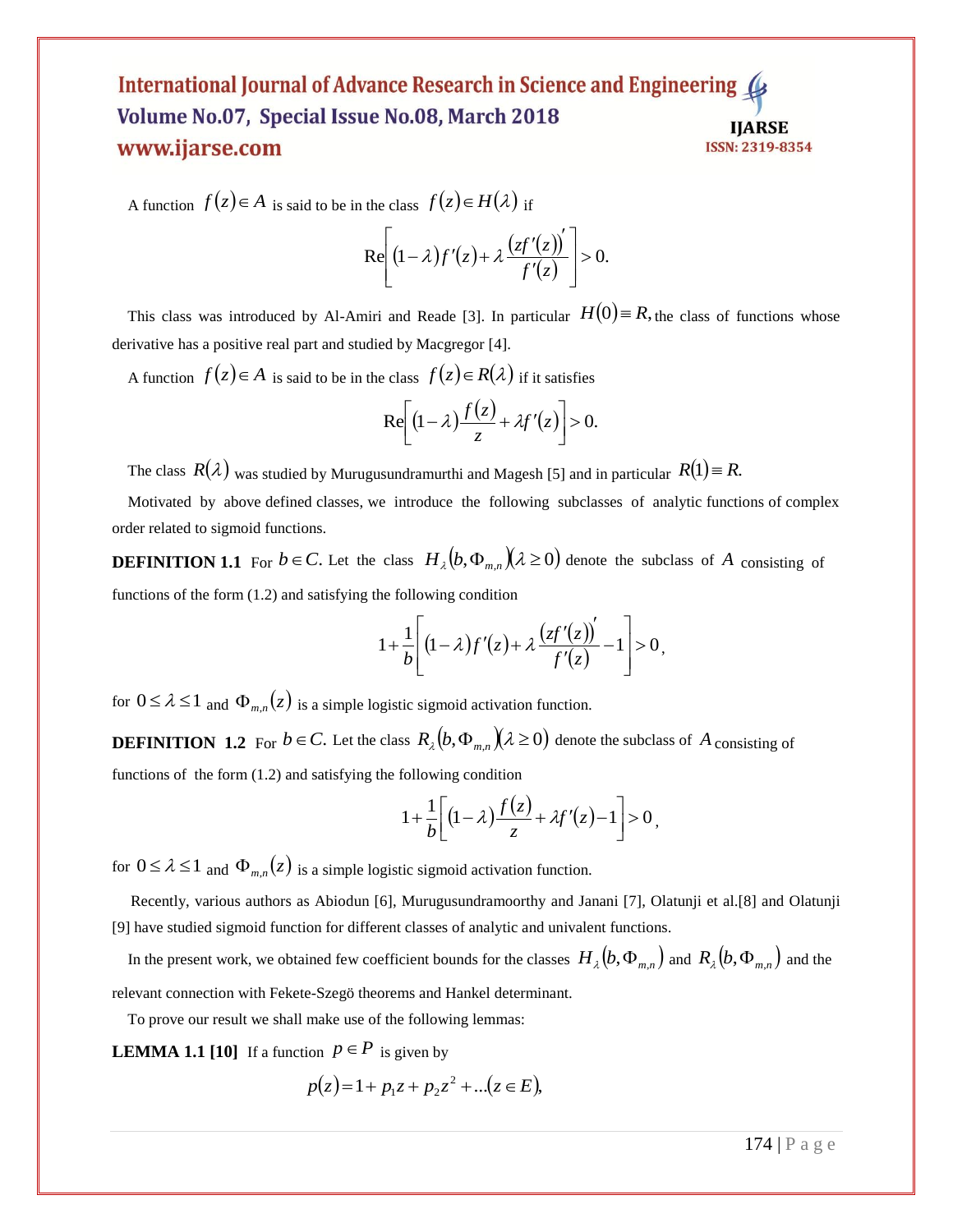## International Journal of Advance Research in Science and Engineering Volume No.07, Special Issue No.08, March 2018 **IJARSE** www.ijarse.com **ISSN: 2319-8354**

then  $|p_k| \leq 2, k \in \mathbb{N}$  where P is the family of all functions analytic in E for which  $p(0)=1$  and  $Re(p(z)) > 0(z \in E)$ .

**LEMMA 1.2** [11] Let  $h$  be the sigmoid function defined in  $(1.1)$  and

$$
\Phi(z) = 2h(z) = 1 + \sum_{m=1}^{\infty} \frac{(-1)^m}{2^m} \left( \sum_{n=1}^{\infty} \frac{(-1)^n}{n!} z^n \right)^m,
$$

then  $\Phi(z) \in P, |z| < 1$  where  $\Phi(z)$  is a modified sigmoid function.

**LEMMA 1.3 [11]** Let

$$
\Phi_{m,n}(z) = 2h(z) = 1 + \sum_{m=1}^{\infty} \frac{(-1)^m}{2^m} \left( \sum_{n=1}^{\infty} \frac{(-1)^n}{n!} z^n \right)^m,
$$

then  $|\Phi_{m,n}(z)| < 2$ .

**LEMMA 1.4 [11]** If

$$
\Phi(z) = 1 + \sum_{n=1}^{\infty} c_n z^n,
$$

where  $\frac{(-1)^{n+1}}{2}$  $2n!$  $1)^{n+1}$ *n c n n*  $=\frac{(-1)^{n+1}}{2n!}$ , then  $|c_n| \leq 2, n \in \mathbb{N}$  and the result is sharp for each *n*.

# **II. INITIAL COEFFICIENTS**

**THEOREM 2.1** If  $f(z) \in A$  of the form (1.2) is belonging to  $H_{\lambda}(b, \Phi_{m,n})$ , then

$$
|a_2| \le \frac{|b|}{4},\tag{2.1}
$$

$$
|a_3| \le \frac{|b|^2 \lambda}{12(1+\lambda)}
$$
\n(2.2)

and

$$
|a_4| \le \frac{|b[\lambda(6b^2\lambda - 3b^2 - 1) - 1]}{96(1 + \lambda)(1 + 2\lambda)}.
$$
\n(2.3)

**Proof.** As  $f(z) \in H_A(b, \Phi_{m,n})$ , therefore

$$
1 + \frac{1}{b} \left[ (1 - \lambda) f'(z) + \lambda \frac{\left( z f'(z) \right)'}{f'(z)} - 1 \right] = \Phi_{m,n}(z) \tag{2.4}
$$

175 | P a g e

$$
\Phi(z) = 1 + \sum_{n=1}^{\infty} c_n z^n,
$$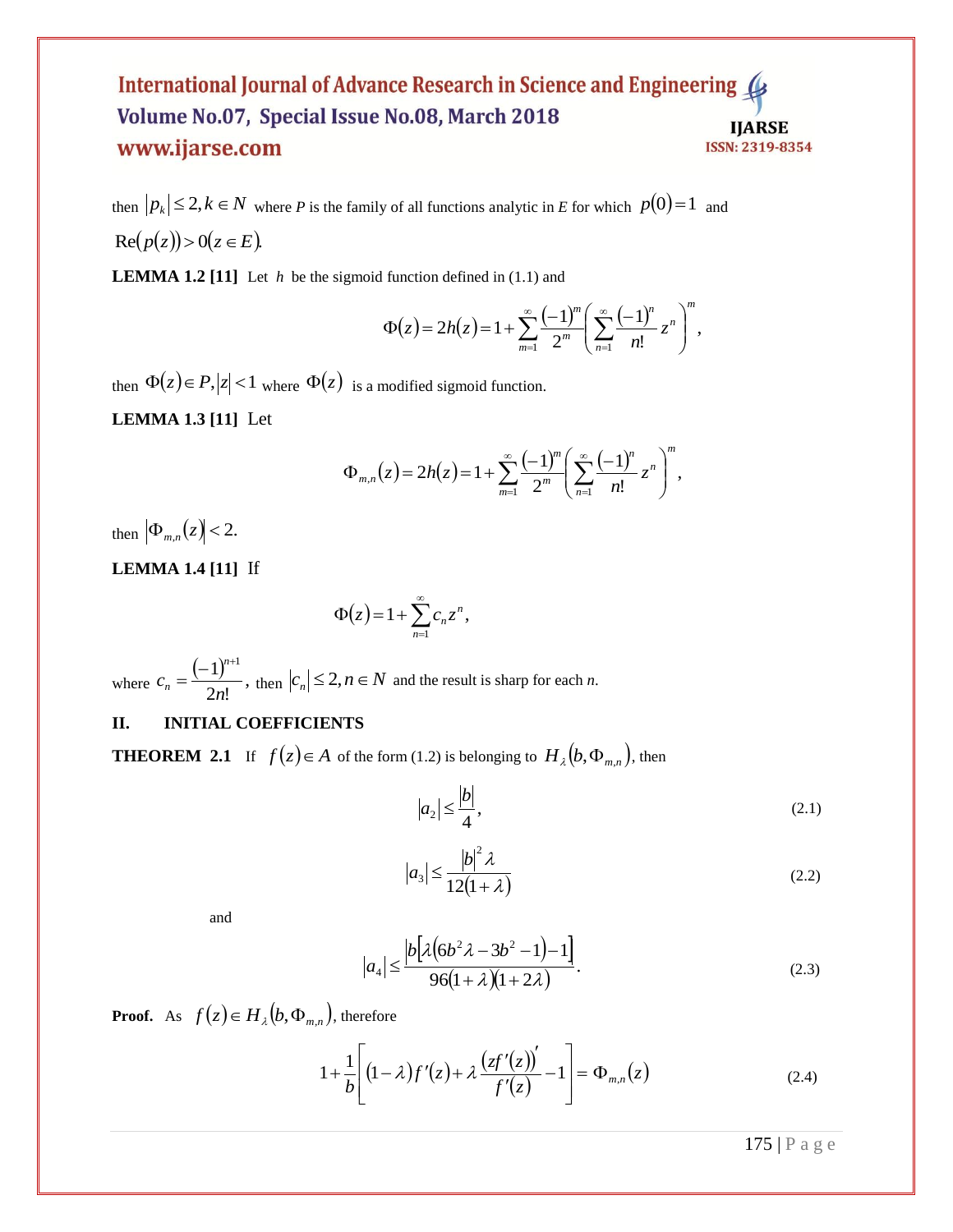# International Journal of Advance Research in Science and Engineering ( Volume No.07, Special Issue No.08, March 2018 **IJARSE** www.ijarse.com ISSN: 2319-8354

where 
$$
\Phi_{m,n}(z) = 1 + \frac{1}{2}z - \frac{1}{24}z^3 + \frac{1}{240}z^5 - \frac{1}{64}z^6 + \frac{779}{20160}z^7 - \dots
$$
 (2.5)

Using  $(2.5)$ ,  $(2.4)$  can be expanded as

$$
2a_2 z + [3(1+\lambda)a_3 - 4\lambda a_2^2]z^2 + [4(1+2\lambda)a_4 - 18\lambda a_2 a_3 + 8\lambda a_2^3]z^3 + \dots = b\left[\frac{1}{2}z - \frac{1}{24}z^3 + \frac{1}{240}z^5 - \dots\right].
$$
 (2.6)

Equating the coefficients of  $z, z^2$  and  $z^3$  in (2.6), we obtain

$$
a_2 = \frac{b}{4},\tag{2.7}
$$

$$
a_3 = \frac{b^2 \lambda}{12(1+\lambda)}
$$
 (2.8)

and

$$
a_4 = \frac{b[\lambda(6b^2\lambda - 3b^2 - 1) - 1]}{96(1 + \lambda)(1 + 2\lambda)}.
$$
\n(2.9)

Results  $(2.1)$ ,  $(2.2)$  and  $(2.3)$  can be easily obtained from  $(2.7)$ ,  $(2.8)$  and  $(2.9)$  respectively.

For  $b = 1$  in Theorem 2.1, the following result is obvious: **COROLLARY** 2.1 If  $f(z) \in H_1(1, \Phi_{m,n})$ , then

$$
|a_2| \leq \frac{1}{4}
$$
,  $|a_3| \leq \frac{\lambda}{12(1+\lambda)}$  and  $|a_4| \leq \frac{|\{\lambda(6\lambda-4)-1\}|}{96(1+\lambda)(1+2\lambda)}$ .

**THEOREM 2.2** If  $f(z) \in A$  of the form (1.2) is belonging to  $R_{\lambda}(b, \Phi_{m,n})$ , then

$$
|a_2| \le \frac{|b|}{2(1+\lambda)},\tag{2.10}
$$

$$
|a_3| \le 0\tag{2.11}
$$

and

$$
|a_4| \le \frac{|b|}{24(1+3\lambda)}.\tag{2.12}
$$

**Proof.** Since  $f(z) \in R_{\lambda}(b, \Phi_{m,n})$ , therefore

$$
1 + \frac{1}{b} \left[ (1 - \lambda) \frac{f(z)}{z} + \lambda f'(z) - 1 \right] = \Phi_{m,n}(z)
$$
\n(2.13)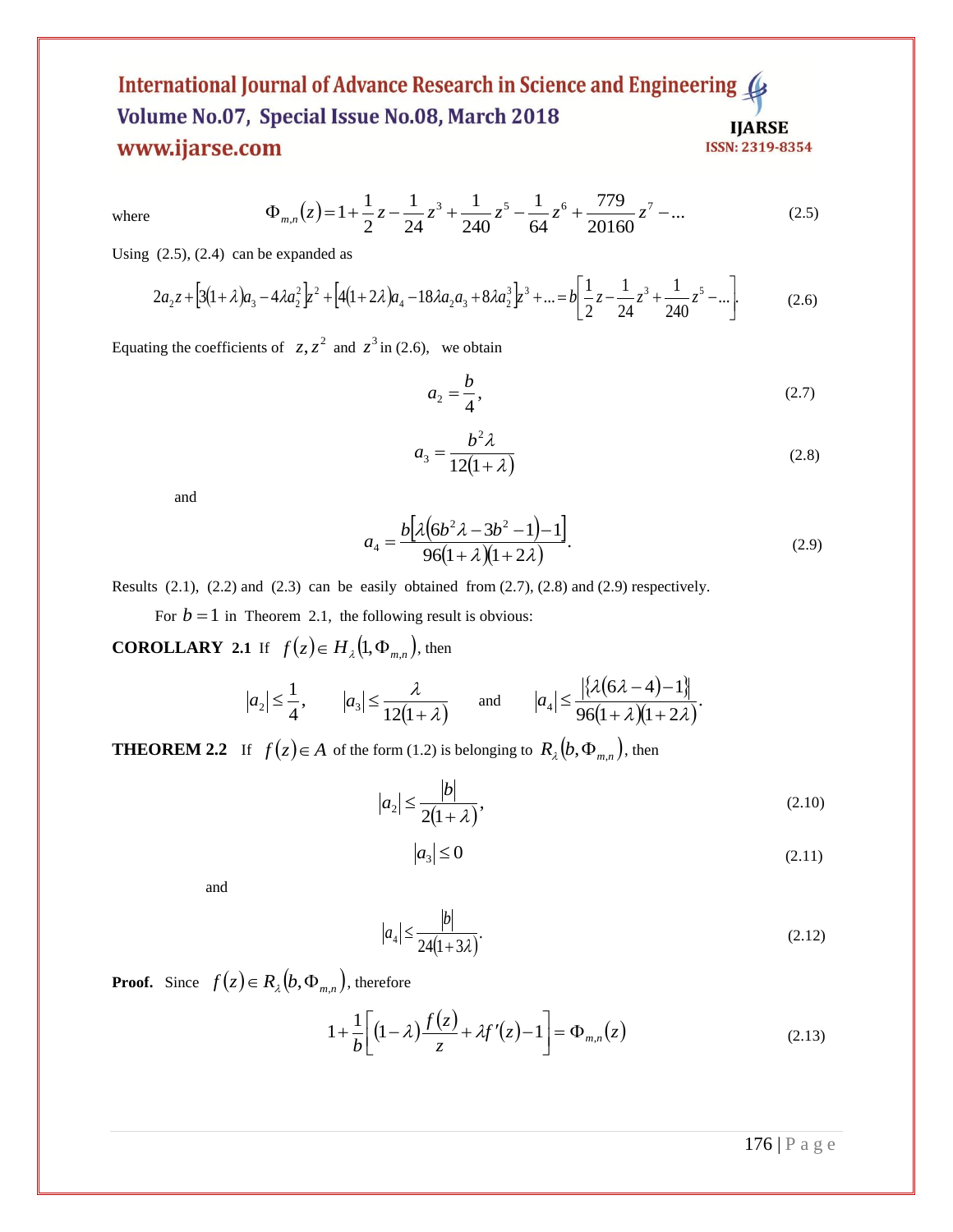# International Journal of Advance Research in Science and Engineering Volume No.07, Special Issue No.08, March 2018 **IJARSE** www.ijarse.com ISSN: 2319-8354

where 
$$
\Phi_{m,n}(z) = 1 + \frac{1}{2}z - \frac{1}{24}z^3 + \frac{1}{240}z^5 - \frac{1}{64}z^6 + \frac{779}{20160}z^7 - \dots
$$
 (2.14)

Using  $(2.14)$  in  $(2.13)$ , it yields

$$
(1+\lambda)a_2z + (1+2\lambda)a_3z^2 + (1+3\lambda)a_4z^3 + \dots = b\left[\frac{1}{2}z - \frac{1}{24}z^3 + \dots\right]
$$
\n(2.15)

Equating the coefficients of  $z, z^2$  and  $z^3$  in (2.15), we obtain

$$
a_2 = \frac{b}{2(1+\lambda)},\tag{2.16}
$$

$$
a_3 = 0 \tag{2.17}
$$

and

$$
a_4 = -\frac{b}{24(1+3\lambda)}.\tag{2.18}
$$

Results (2.10), (2.11) and (2.12) can be easily obtained from (2.16),(2.17) and (2.18) respectively.

For  $b = 1$  in Theorem 2.2, the following result is obvious:

**COROLLARY 2.2** If  $f(z) \in R_{\lambda}(1, \Phi_{m,n})$ , then

$$
|a_2| \le \frac{1}{2(1+\lambda)},
$$
  $|a_3| \le 0$  and  $|a_4| \le \frac{1}{24(1+3\lambda)}.$ 

# **III. FEKETE-SZEGӦ INEQUALITY**

**THEOREM 3.1** If  $f(z) \in A$  of the form (1.2) is belonging to  $H_{\lambda}(b, \Phi_{m,n})$ , then

$$
\left| a_3 - \mu a_2^2 \right| \le \frac{|b|^2}{4} \left| \frac{\lambda}{3(1+\lambda)} - \mu \frac{1}{4} \right| \tag{3.1}
$$

**Proof.** From (2.7) and (2.8), we have

$$
a_3 - \mu a_2^2 = \frac{b^2}{4} \left[ \frac{\lambda}{3(1+\lambda)} - \mu \frac{1}{4} \right].
$$
 (3.2)

Hence  $(3.1)$  can be easily obtained from  $(3.2)$ .

**THEOREM 3.2** If  $f(z) \in A$  of the form (1.2) is belonging to  $R_{\lambda}(b, \Phi_{m,n})$ , then

$$
\left| a_3 - \mu a_2^2 \right| \le \frac{\left| b^2 \mu \right|}{4(1 + \lambda)^2}.
$$
 (3.3)

177 | P a g e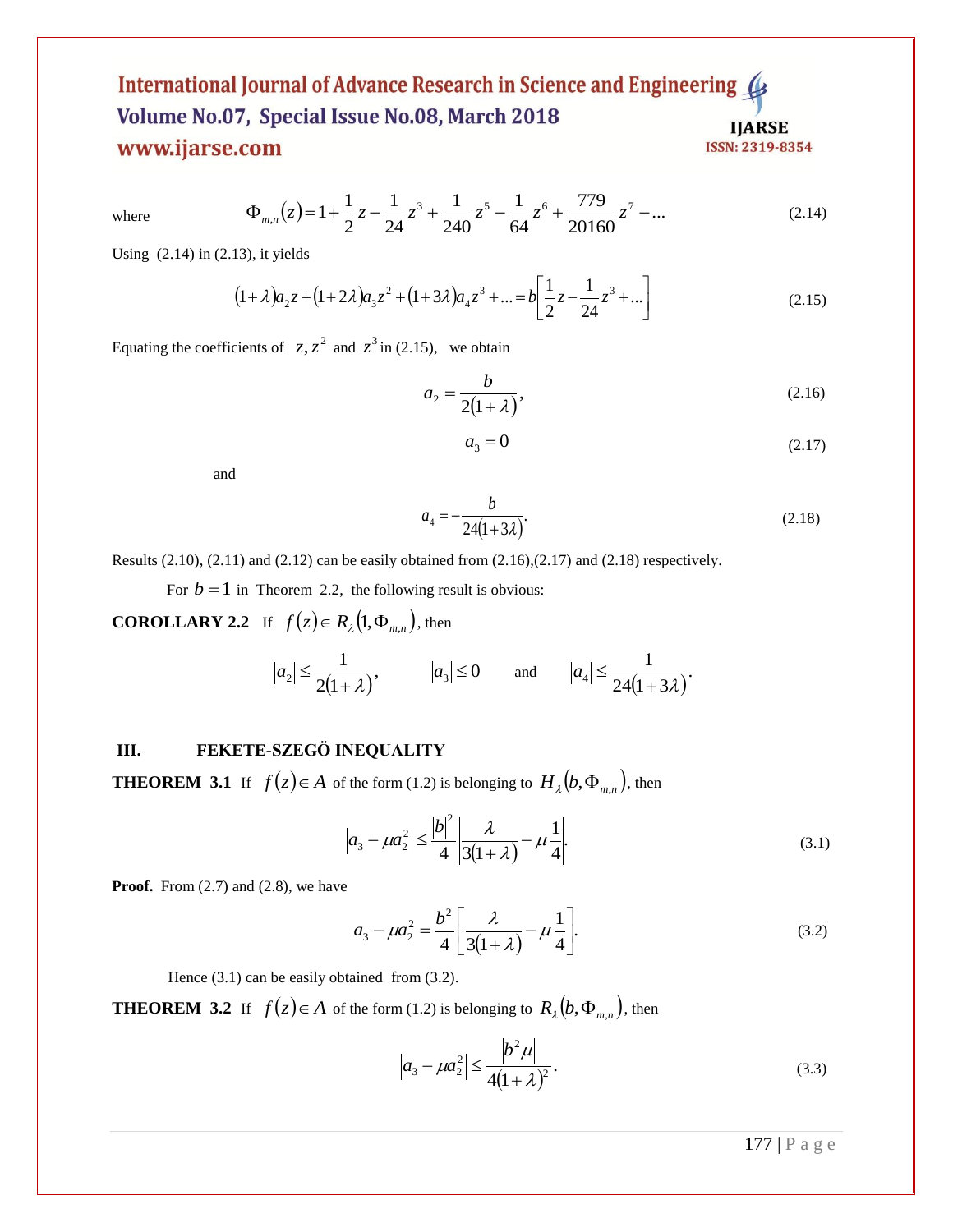#### International Journal of Advance Research in Science and Engineering Volume No.07, Special Issue No.08, March 2018 **IJARSE** www.ijarse.com ISSN: 2319-8354

**Proof.** Using (2.16) and (2.17), we have

$$
a_3 - \mu a_2^2 = \frac{b^2 \mu}{4(1 + \lambda)^2}.
$$
 (3.4)

Hence (3.3) can be easily obtained from (3.4).

#### **IV. SECOND HANKEL DETERMINANT**

**THEOREM 4.1** If  $f(z) \in A$  of the form (1.2) is belonging to  $H_{\lambda}(b, \Phi_{m,n})$ , then

$$
\left| a_2 a_4 - \mu a_3^2 \right| \le \frac{|b|^2}{48(1+\lambda)} \left| \frac{\left[ \lambda \left( 6b^2 \lambda - 3b^2 - 1 \right) - 1 \right]}{8(1+2\lambda)} - \mu \frac{b^2 \lambda^2}{3(1+\lambda)^2} \right| \tag{4.1}
$$

**Proof.** From (2.7), (2.8) and (2.9), we have

$$
a_2 a_4 - \mu a_3^2 = \frac{b^2}{48(1+\lambda)} \left[ \frac{\left[ \lambda \left( 6b^2 \lambda - 3b^2 - 1 \right) - 1 \right]}{8(1+2\lambda)} - \mu \frac{b^2 \lambda^2}{3(1+\lambda)^2} \right].
$$
 (4.2)

Hence (4.1) can be easily obtained from (4.2).

**THEOREM 4.2** If  $f(z) \in A$  of the form (1.2) is belonging to  $R_{\lambda}(b, \Phi_{m,n})$ , then

$$
\left| a_2 a_4 - \mu a_3^2 \right| \le \frac{|b|^2}{48(1+\lambda)(1+3\lambda)}.
$$
\n(4.3)

**Proof.** From (2.16), (2.17) and (2.18), we have

$$
a_2 a_4 - \mu a_3^2 = \frac{b^2}{48(1+\lambda)(1+3\lambda)}.
$$
\n(4.4)

Hence (4.3) can be easily obtained from (4.4).

#### **REFERENCES**

- [1] S.S.Miller and P.T. Mocanu, Differential subordination, Theory and Applications,Series on Monographs and Text books in Pure and Applied Mathematics, Vol. 225, Mercel Dekker, New York 2000.
- [2] J.W. Noonan and D.K. Thomas, On the second Hankel determinant of areally mean p-valent functions, Trans. Amer. Math. Soc. 223(2) (1976), 337-346.
- [3] H. S. Al-Amiri and M. O. Reade, On a linear combination of some expressions in the theory of the univalent functions, Monatshafte fur Mathematik, 80(1975), 257-264.
- [4] T. H. MacGregor, Functions whose derivative has a positive real part, Trans. Amer. Math. Soc., 104 (1962), 532-537.
- [5] G. Murugusundramurthi and N. Magesh, Coefficient inequalities for certain classes of analytic functions